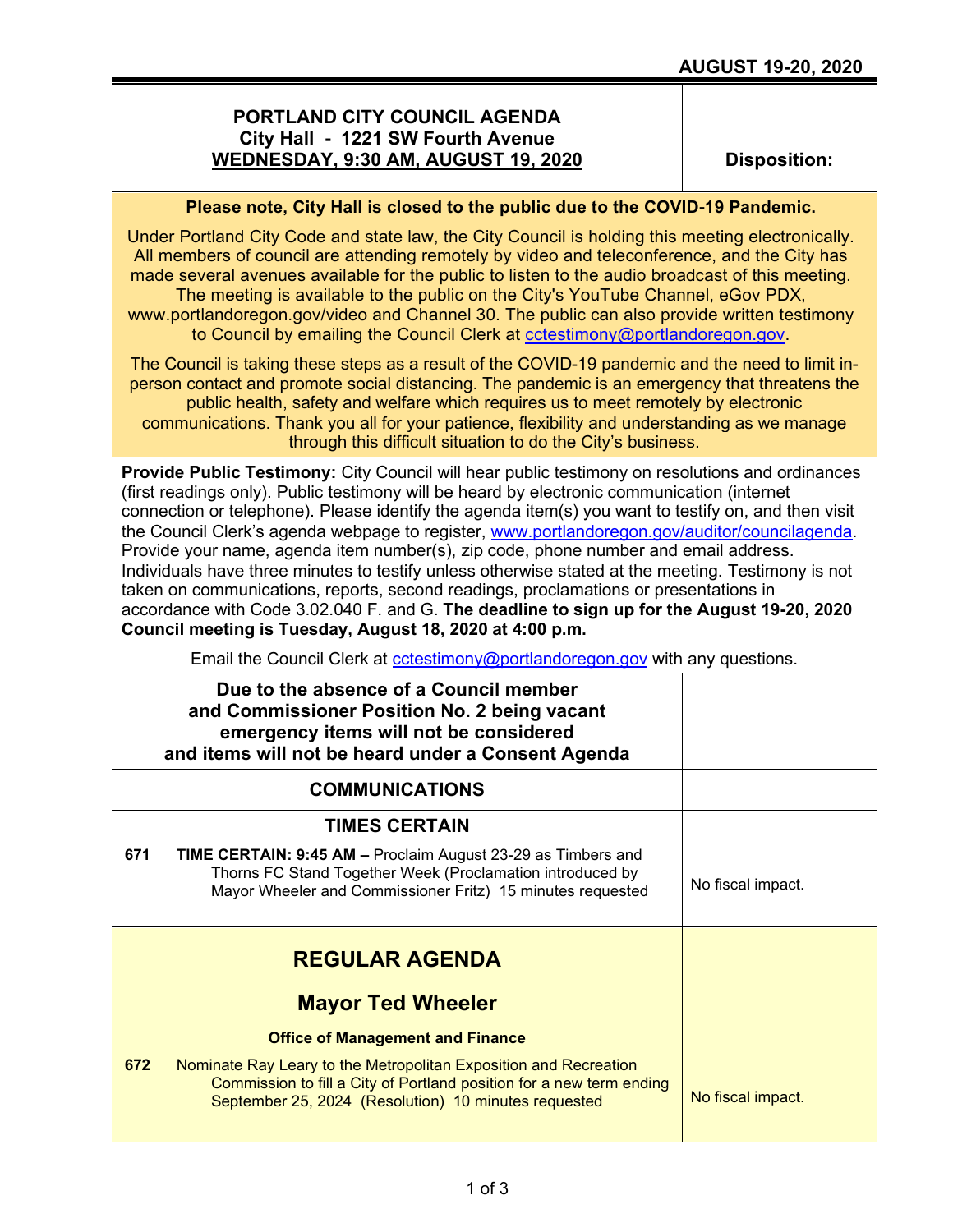|     | <b>Portland Housing Bureau</b>                                                                                                                                                                                                                                                                                                                                                 |                                                                                                                                                                                                                                                                                                                                                                                                                                                                                                                                                                                                                                                                         |
|-----|--------------------------------------------------------------------------------------------------------------------------------------------------------------------------------------------------------------------------------------------------------------------------------------------------------------------------------------------------------------------------------|-------------------------------------------------------------------------------------------------------------------------------------------------------------------------------------------------------------------------------------------------------------------------------------------------------------------------------------------------------------------------------------------------------------------------------------------------------------------------------------------------------------------------------------------------------------------------------------------------------------------------------------------------------------------------|
| 673 | Adopt Home Repair Loan Guidelines effective retroactively (Resolution)<br>10 minutes requested                                                                                                                                                                                                                                                                                 | See below.                                                                                                                                                                                                                                                                                                                                                                                                                                                                                                                                                                                                                                                              |
|     | <b>Commissioner Chloe Eudaly</b>                                                                                                                                                                                                                                                                                                                                               |                                                                                                                                                                                                                                                                                                                                                                                                                                                                                                                                                                                                                                                                         |
|     | <b>Bureau of Transportation</b>                                                                                                                                                                                                                                                                                                                                                |                                                                                                                                                                                                                                                                                                                                                                                                                                                                                                                                                                                                                                                                         |
| 674 | Assess benefited properties for street, sidewalk, stormwater, water main<br>and sanitary sewer improvements in the SW 45th Ave and<br>California St Local Improvement District (Second Reading Agenda<br>664; Ordinance; C-10048)                                                                                                                                              | The total cost of the<br>project is \$1,133,334.28<br>excluding pavement grind<br>and inlay costs. The final<br>assessment is in the<br>amount of \$819,419.41<br>with the assessment rate<br>of \$3.91 per square foot<br>being \$0.38 or 9.1%<br>below the estimated rate<br>of \$4.22 per square foot<br>at LID formation.<br><b>Additional funding was</b><br>provided by the Portland<br><b>Bureau of Transportation</b><br>in the amount of<br>\$33,602.94 in<br><b>Transportation System</b><br><b>Development Charge</b><br>(TSDC) funding and<br>\$199,282.24 for<br>overhead costs, and from<br>the Portland Water<br>Bureau in the amount of<br>\$81,029.69. |
|     | <b>THURSDAY, 2:00 PM, AUGUST 20, 2020</b>                                                                                                                                                                                                                                                                                                                                      |                                                                                                                                                                                                                                                                                                                                                                                                                                                                                                                                                                                                                                                                         |
| 675 | TIME CERTAIN: 2:00 PM - Consider appeal of the Pearl Neighbors for<br>Integrity in Design against the Design Commission's decision to<br>approve, with conditions Hyatt Place, a 23-story mixed use building<br>at 350 NW 12th Ave in the Pearl Sub-District of the Central City<br>Plan District (Hearing introduced by Mayor Wheeler; LU 19-<br>145295 DZ) 3 hours requested | This is not a legislative<br>action. There are no<br>ongoing costs to the City<br>associated with this<br>quasi-judicial land use<br>review. City staff costs to<br>conduct Land Use<br>Reviews and process<br>appeals are generally<br>fee-supported; in this<br>case the appeal fee was<br>paid by the appellant.                                                                                                                                                                                                                                                                                                                                                     |

**673** Adopt Home Repair Loan Guidelines effective retroactively (Resolution)

## **CBO Analysis**

When the Portland Housing Bureau was established in 2010, it inherited interest-bearing, deferred payment loans from the Portland Development Commission. These loans were passed as part of Resolution 36796 passed in 2010, which established Homeownership and Home Repair Financial Assistance (Old Home Repair Loan).

This resolution would restructure all old loans, which were originally established under unfavorable terms